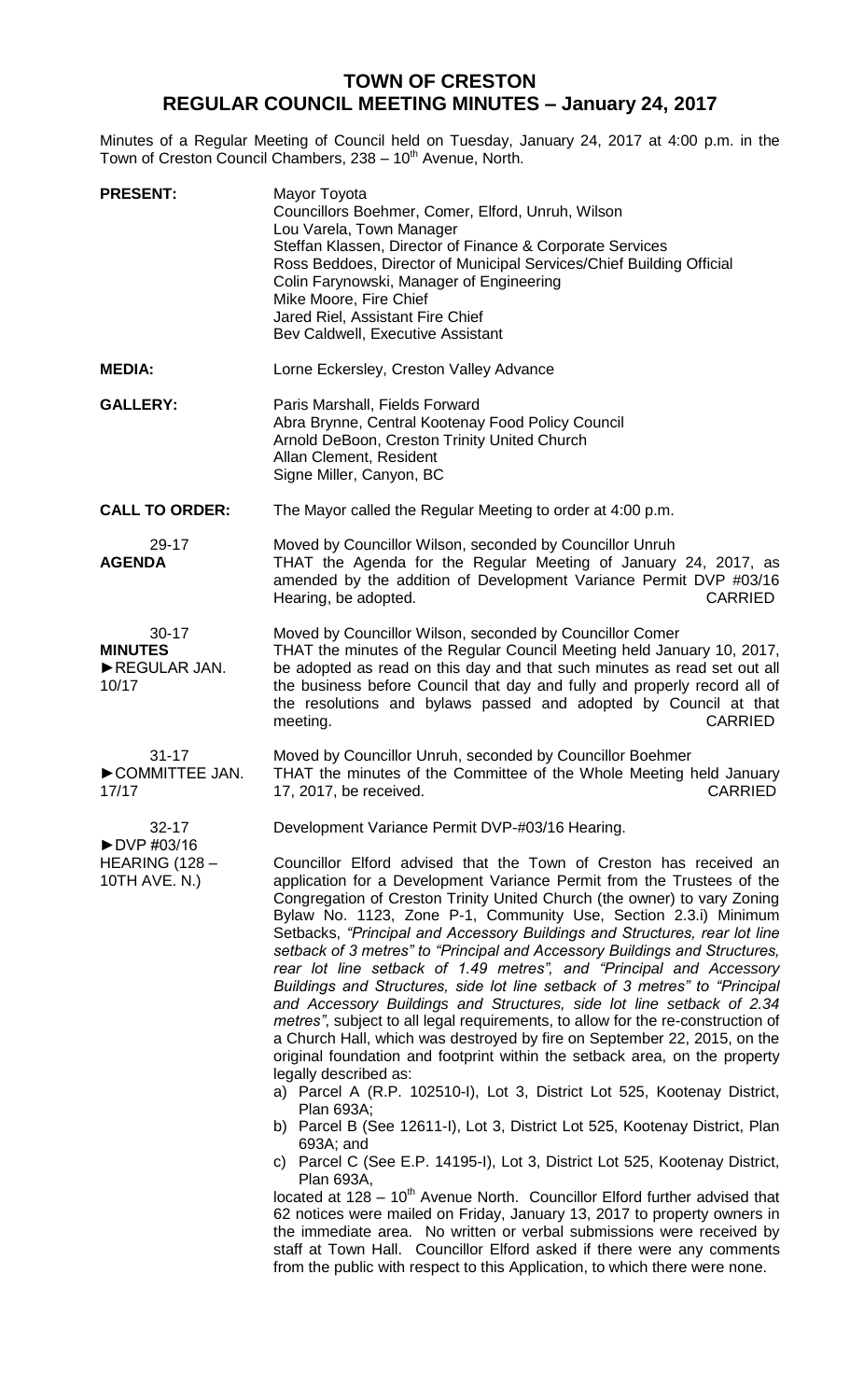|                                                                                                                                                        | Moved by Councillor Elford, seconded by Councillor Unruh<br>THAT Council authorizes issuance of Development Variance Permit DVP<br>#03/16 to the Trustees of the Congregation of Creston Trinity United<br>Church (the owner) to vary Zoning Bylaw No. 1123, Zone P-1, Community<br>Use, Section 2.3.i) Minimum Setbacks, "Principal and Accessory Buildings<br>and Structures, rear lot line setback of 3 metres" to "Principal and<br>Accessory Buildings and Structures, rear lot line setback of 1.49 metres",<br>and "Principal and Accessory Buildings and Structures, side lot line<br>setback of 3 metres" to "Principal and Accessory Buildings and Structures,<br>side lot line setback of 2.34 metres", subject to all legal requirements, to<br>allow for the re-construction of a Church Hall, which was destroyed by fire<br>on September 22, 2015, on the original foundation and footprint within the<br>setback area, on the property legally described as:<br>Parcel A (R.P. 102510-I), Lot 3, District Lot 525, Kootenay District,<br>a)<br>Plan 693A;<br>Parcel B (See 12611-I), Lot 3, District Lot 525, Kootenay District, Plan<br>b)<br>693A; and,<br>Parcel C (See E.P. 14195-I), Lot 3, District Lot 525, Kootenay District,<br>C)<br>Plan 693A,<br>located at 128 - 10th Avenue North; AND FURTHER, THAT<br><b>CARRIED</b><br>Administration is directed to process the said Permit. |
|--------------------------------------------------------------------------------------------------------------------------------------------------------|----------------------------------------------------------------------------------------------------------------------------------------------------------------------------------------------------------------------------------------------------------------------------------------------------------------------------------------------------------------------------------------------------------------------------------------------------------------------------------------------------------------------------------------------------------------------------------------------------------------------------------------------------------------------------------------------------------------------------------------------------------------------------------------------------------------------------------------------------------------------------------------------------------------------------------------------------------------------------------------------------------------------------------------------------------------------------------------------------------------------------------------------------------------------------------------------------------------------------------------------------------------------------------------------------------------------------------------------------------------------------------------------------------------|
| <b>DELEGATION</b><br>FIELDS FORWARD                                                                                                                    | Ms. Paris Marshall of the Fields Forward Initiative requested to defer her<br>presentation with respect to the Fields Forward Mobile Juicer Project, to<br>the February 28, 2017 Regular Council Meeting.                                                                                                                                                                                                                                                                                                                                                                                                                                                                                                                                                                                                                                                                                                                                                                                                                                                                                                                                                                                                                                                                                                                                                                                                      |
| <b>DELEGATION</b><br>CENTRAL<br><b>KOOTENAY FOOD</b><br>POLICY COUNCIL                                                                                 | Mayor Toyota welcomed Ms. Abra Brynne, Central Kootenay Food Policy<br>Council, to the meeting at 4:07 p.m.<br>Ms. Brynne provided an overview of the newly formed (2016) Central<br>Kootenay Food Policy Council. The purpose of the Council is to be the<br>formal bridge between local government and the many civil society and                                                                                                                                                                                                                                                                                                                                                                                                                                                                                                                                                                                                                                                                                                                                                                                                                                                                                                                                                                                                                                                                            |
|                                                                                                                                                        | industry organizations working on food systems in the region, from food<br>access to farming.<br>Ms. Brynne stated that among the anticipated tasks of the new Council,<br>are spearheading the implementation of outstanding recommendations<br>from various regional reports, such as the Agriculture Area Plan and the<br>City of Nelson's Food Security Assessment, the Climate Change<br>Adaptation reports, and supporting initiatives such as Fields Forward in the<br>Creston Valley. Through formal ties with local government, the Central<br>Kootenay Food Policy Council will also provide strategic direction to<br>planning activities of local government, at the level of the Regional District<br>of Central Kootenay and sub-governmental (electoral areas and<br>municipalities).<br>Ms. Brynne advised that the Food Council is there to support the Town of<br>Creston and the local community with food systems initiatives.                                                                                                                                                                                                                                                                                                                                                                                                                                                             |
|                                                                                                                                                        | Mayor Toyota thanked Ms. Brynne for her very informative presentation.                                                                                                                                                                                                                                                                                                                                                                                                                                                                                                                                                                                                                                                                                                                                                                                                                                                                                                                                                                                                                                                                                                                                                                                                                                                                                                                                         |
| <b>COUNCIL</b><br><b>COMMITTEE</b><br>$33 - 17$<br>▶ JAN. 17/17 MTG<br><b>RECOMMENDATIONS</b><br>▶WARNING<br><b>DEVICES FOR</b><br><b>TRAILS USERS</b> | Moved by Councillor Comer, seconded by Councillor Elford<br>THAT Council Committee Recommendation No. 1 from the January 17,<br>2017 Regular Committee of the Whole Meeting, be adopted as follows:<br><b>RECOMMENDATION NO. 1:</b><br>THAT Ltr #417 from Mr. Robert Haig, requesting trail users have bells or<br>other warning devices installed on bicycle and motorized scooters, etc.,<br>and be required to use those warning devices when approaching<br>pedestrians on the trails, be received; THAT Ltr #417 be removed from the<br>Council Action List; and FURTHER, THAT staff advise Mr. Haig that<br>Council appreciates him taking the time to submit his suggestions and that<br>they will be taken into consideration in future public education campaigns<br>with respect to trails usage; however, at the present time the Town is<br>unable to monitor or enforce infractions if warning devices were regulated<br><b>CARRIED</b><br>by the Town.                                                                                                                                                                                                                                                                                                                                                                                                                                           |
| 34-17<br>FIELDS FORWARD                                                                                                                                | Moved by Councillor Comer, seconded by Councillor Unruh<br>THAT Ltr #804 from Ms. Paris Marshall, regarding a delegation request to                                                                                                                                                                                                                                                                                                                                                                                                                                                                                                                                                                                                                                                                                                                                                                                                                                                                                                                                                                                                                                                                                                                                                                                                                                                                            |

INITIATIVE

THAT Ltr #804 from Ms. Paris Marshall, regarding a delegation request to present to Council on the Fields Forward initiative, be deferred to the February 28, 2017 Regular Council Meeting. CARRIED